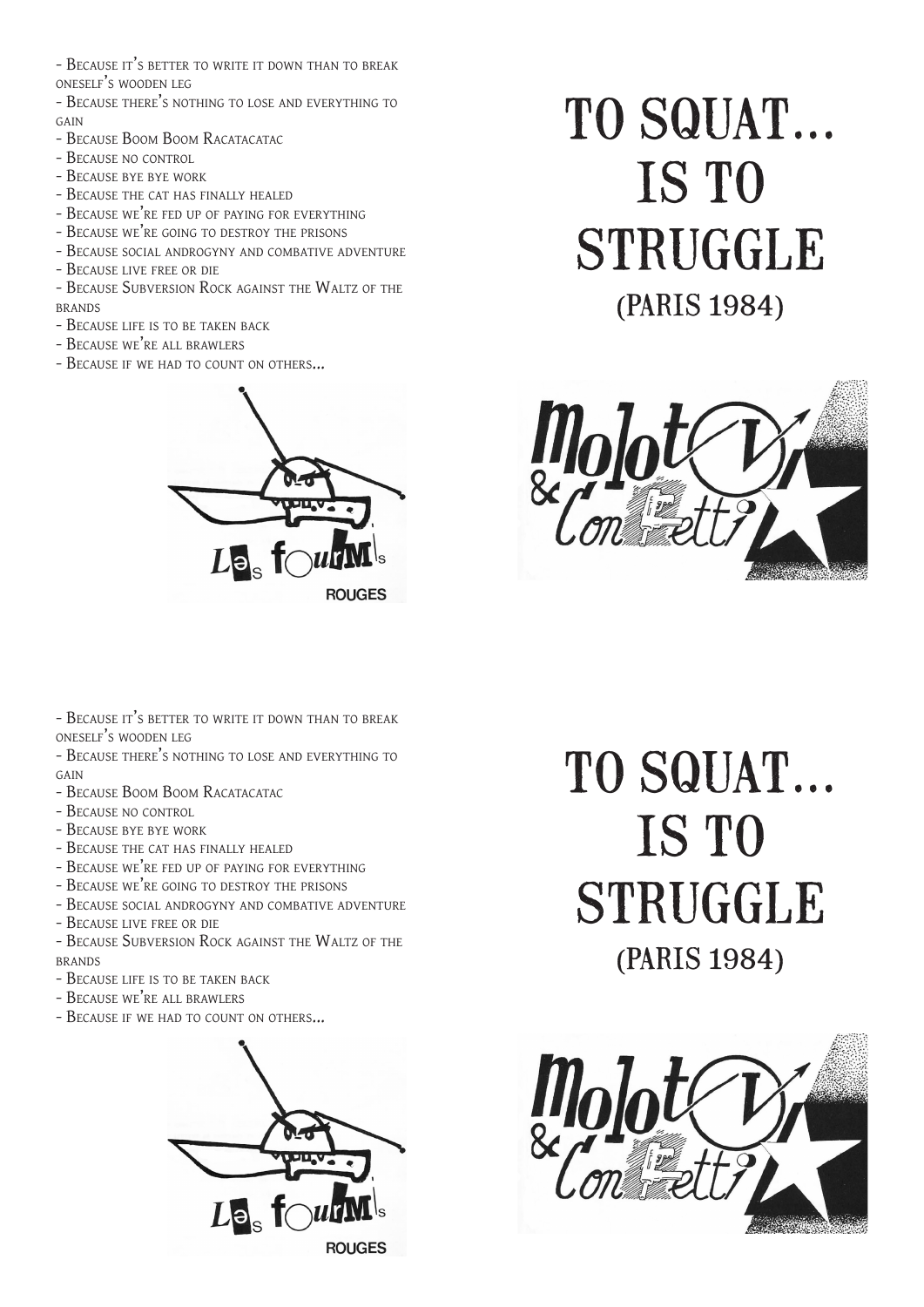The texts found in this little zine were originally published in the zine *Molotov & Confetti* #1 (Paris, 1984). Translated from French by Camille, Staz and Zanzara athée in November 2020.

All the *Molotov & Confetti* back catalogue can be found on the Archives Autonomies website:

http://archivesautonomies.org/spip.php?article302 According to the site, three editions of *Molotov & Confetti* were published in 1984-1985 in the wake of several attempts to open an "Autonomous Occupied Space" in Paris. The *Molotov & Confetti* team were also linked to Radio Mouvance, a pirate radio founded in 1983 that aimed to be "anti-racist, anti-fascist, anti-imperialist, anti-colonialist and anti-zionist". Literally squatting the 106mhz frequency that was supposed to be reserved for the army and obstinately refusing to apply for a license from the High Authorities, the radio suffered from state repression, with no less than six seizures between 1983 and 1986 (five under a left-wing government and the final under the right on the 24th of April 1986).

> Zanzara athée, December 2020 *zanzara@squat.net* [https://infokiosques.net/zanzara] Anticopyright. 7

The texts found in this little zine were originally published in the zine *Molotov & Confetti* #1 (Paris, 1984). Translated from French by Camille, Staz and Zanzara athée in November 2020.

All the *Molotov & Confetti* back catalogue can be found on the Archives Autonomies website:

http://archivesautonomies.org/spip.php?article302

According to the site, three editions of *Molotov & Confetti* were published in 1984-1985 in the wake of several attempts to open an "Autonomous Occupied Space" in Paris. The *Molotov & Confetti* team were also linked to Radio Mouvance, a pirate radio founded in 1983 that aimed to be "anti-racist, anti-fascist, anti-imperialist, anti-colonialist and anti-zionist". Literally squatting the 106mhz frequency that was supposed to be reserved for the army and obstinately refusing to apply for a license from the High Authorities, the radio suffered from state repression, with no less than six seizures between 1983 and 1986 (five under a left-wing government and the final under the right on the 24th of April 1986).

> Zanzara athée, December 2020 *zanzara@squat.net* [https://infokiosques.net/zanzara] Anticopyright. 7

problems of work, money, control, collective life. It can only survive if others recognise themselves in it, the unemployed, the proles, the migrants, squatters or not, if they are there to support it and to defend it.

Today, if a squat is a ghetto amongst ghettos, it dies. To make it work, there is only one condition: to fight back.

## *Molotov*

On the 15th May 1984, in Ménilmontant [in the Paris' 20th arrondissement], several dozen "angry squatters" attacked a police patrol with iron bars and molotov cocktails (and *confetti*!). Right after, a branch of the City of Paris' social housing department was stormed after evacuation of the people who worked there. The demand was the end of squat evictions and of police presence in the neighbourhood. And guess what? The press didn't talk about it.

problems of work, money, control, collective life. It can only survive if others recognise themselves in it, the unemployed, the proles, the migrants, squatters or not, if they are there to support it and to defend it.

Today, if a squat is a ghetto amongst ghettos, it dies. To make it work, there is only one condition: to fight back.

## *Molotov*

On the 15th May 1984, in Ménilmontant [in the Paris' 20th arrondissement], several dozen "angry squatters" attacked a police patrol with iron bars and molotov cocktails (and *confetti*!). Right after, a branch of the City of Paris' social housing department was stormed after evacuation of the people who worked there. The demand was the end of squat evictions and of police presence in the neighbourhood. And guess what? The press didn't talk about it.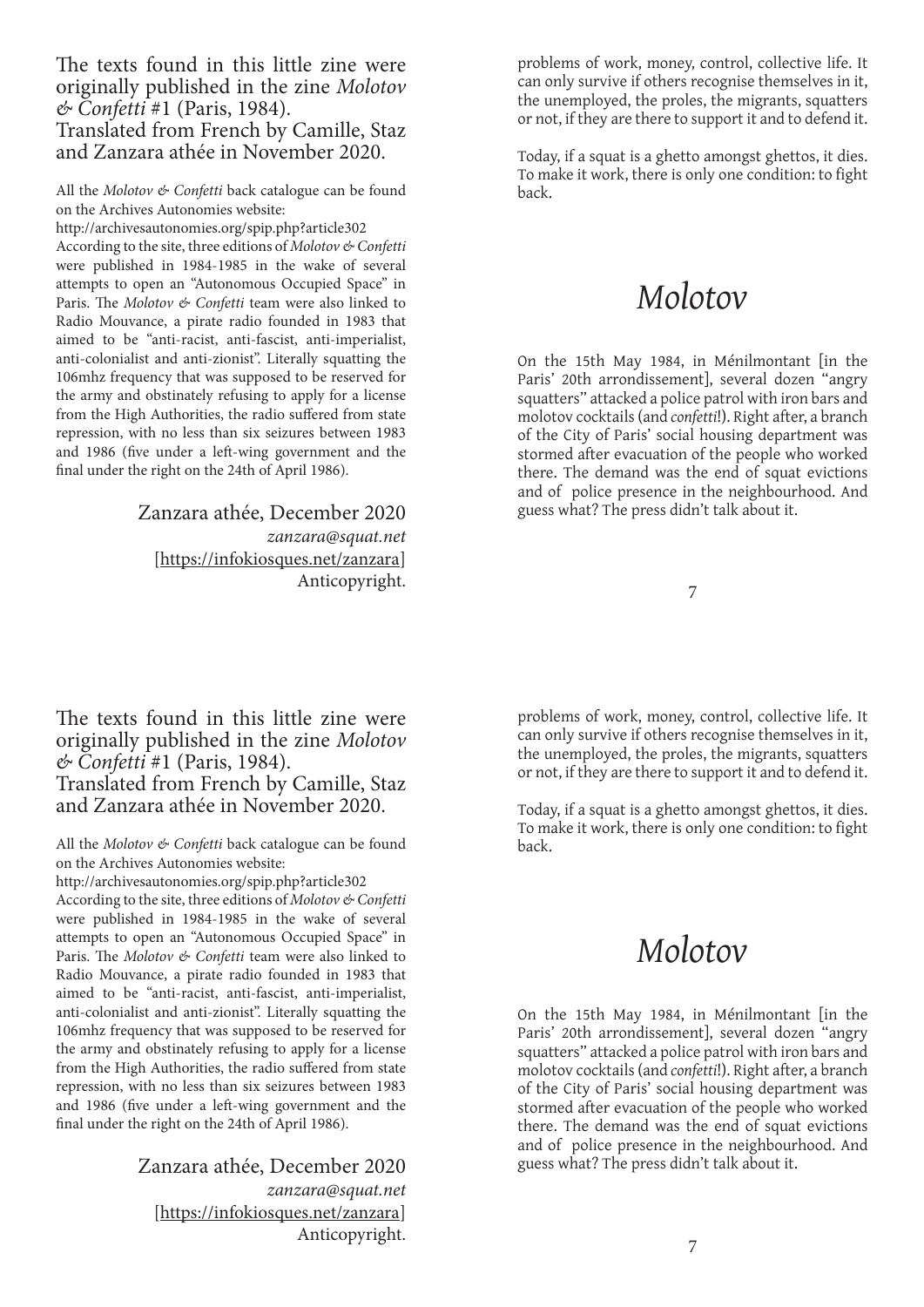at the squatter inside us than at the youth, the unemployed, the immigrant or the prole.

When They invite themselves over every week to search and raid, it's not the squatter that They're aiming at, it's the delinquent, the guy on the run or the clandestine migrant.

When They leave you no respite, when They chase you every week from the home you occupy, it's not just the squat They want to destroy: because which job centre will you sign up at? Which legal address will appear on your resident's permit, on your job contract or on your social welfare documents?

Today, we can no longer simply occupy a building and forget about everything else. We can't pretend to have just resolved our housing problem and stop at that. Because the State doesn't forget what we are. Because its oppression doesn't end at the home.

A squat, today, can't survive on its own. It can't be held on its own. Because far from being a simple housing question, it's also necessarily a question of work, of unemployment, of residents' permits, of life in the neighbourhood, of food, of partying.

A squat, today, can only survive if it confronts

at the squatter inside us than at the youth, the unemployed, the immigrant or the prole.

When They invite themselves over every week to search and raid, it's not the squatter that They're aiming at, it's the delinquent, the guy on the run or the clandestine migrant.

When They leave you no respite, when They chase you every week from the home you occupy, it's not just the squat They want to destroy: because which job centre will you sign up at? Which legal address will appear on your resident's permit, on your job contract or on your social welfare documents?

Today, we can no longer simply occupy a building and forget about everything else. We can't pretend to have just resolved our housing problem and stop at that. Because the State doesn't forget what we are. Because its oppression doesn't end at the home.

A squat, today, can't survive on its own. It can't be held on its own. Because far from being a simple housing question, it's also necessarily a question of work, of unemployment, of residents' permits, of life in the neighbourhood, of food, of partying.

A squat, today, can only survive if it confronts

Hardship. Being young and stuck at your parents' because you don't have the money to rent a room. Being jobless and sleeping on the streets because rent is too high. Working cash in hand or in temporary jobs and sleeping on your friends' couch because landlords want to see your payslips. Being a migrant and having to commute to and from some far off suburb – or even further— – because the neighbourhood is being restructured. Hardship.

Hardship for the 50 000 Parisians without a home, hardship for 15 000 of them who only have the public squares and the metro platform. Hardship for 300 000 others who've been waiting for semi-mythical social housing for months. Without even counting the millions who are dying of hunger just to pay for a room or who, for lack of anything better, are rotting in the slums.

Hardship, and 300 000 empty homes just in Paris.

3

## *To squat... is to struggle*

Hardship. Being young and stuck at your parents' because you don't have the money to rent a room. Being jobless and sleeping on the streets because rent is too high. Working cash in hand or in temporary jobs and sleeping on your friends' couch because landlords want to see your payslips. Being a migrant and having to commute to and from some far off suburb – or even further— – because the neighbourhood is being restructured. Hardship.

Hardship for the 50 000 Parisians without a home, hardship for 15 000 of them who only have the public squares and the metro platform. Hardship for 300 000 others who've been waiting for semi-mythical social housing for months. Without even counting the millions who are dying of hunger just to pay for a room or who, for lack of anything better, are rotting in the slums.

Hardship, and 300 000 empty homes just in Paris.